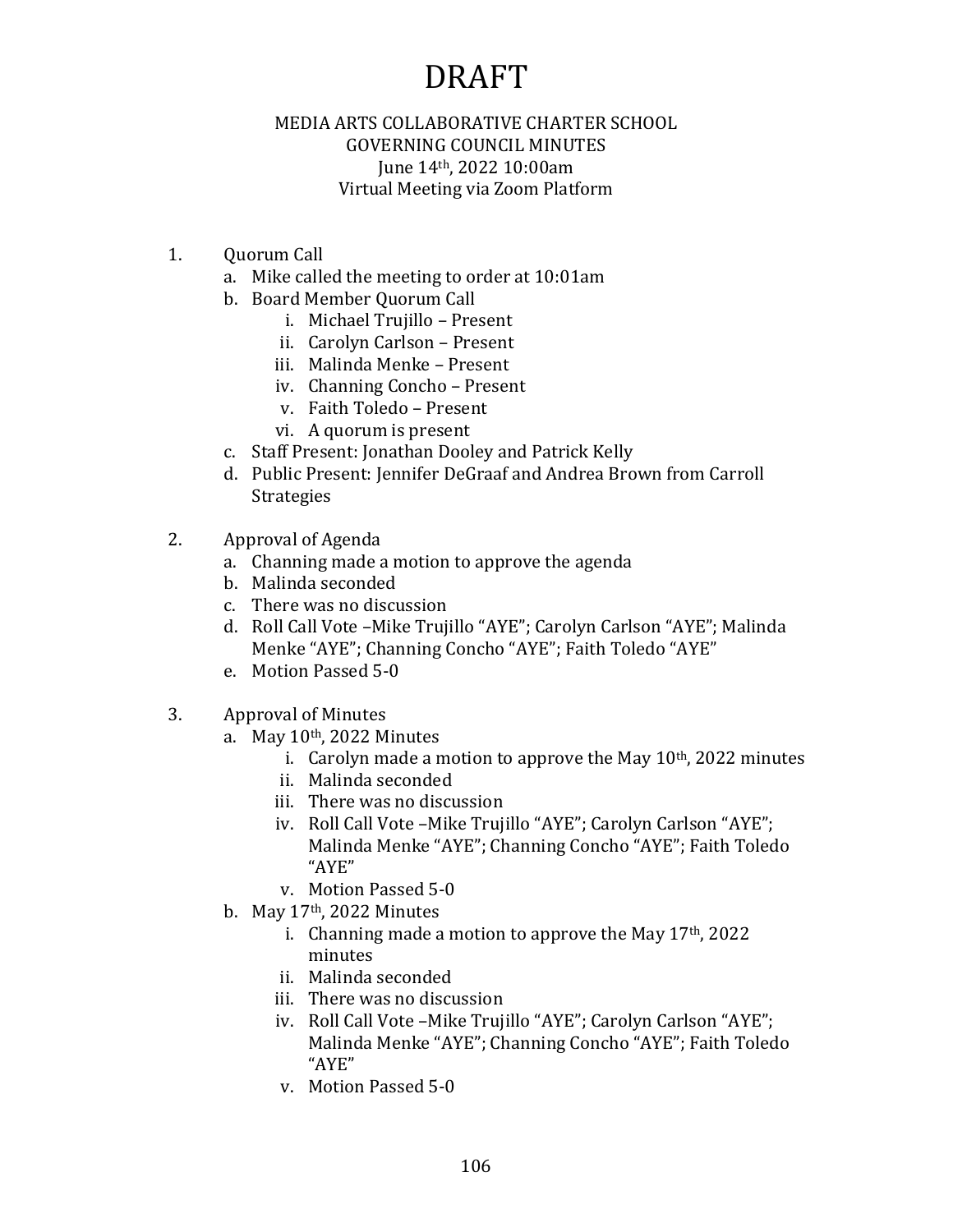- 4. Committee of the Whole a. No comments
- 5. Public Comment a. No comments
- 6. Reports
	- a. Recruitment Committee
		- i. Andrea reported that social media content is still active but has slowed down during the summer break
			- 1. She asked Jonathan to share student projects
		- ii. Press Releases
			- 1. Lending Library with PED
			- 2. Build with Robots
		- iii. Signage
			- 1. Small sign on north side of the building will be moving
		- iv. Search Engine Optimization
			- 1. Increasing our presence on Google search
			- 2. Addressing issues like Google not knowing school is in Albuquerque
		- v. Interior Design
			- 1. Architect is working on a design for the CTE building (new main entrance)
		- vi. Mike reported that he, Carolyn and Jonathan have been meeting regarding how we are advertising the school
			- 1. Want to focus on getting student ready for vocational careers
				- a. Focus on what our core role is and hit hard on being a school that prepares students for the media industry
			- 2. Jonathan reported that we need to make sure we focus on the film and media industry, focus on internship and the concerns of parents through his survey
				- a. Andrea requested that Jonathan send her the responses to the survey
				- b. Jonathan will close the survey in the next week or so
			- 3. Mike wants to be assertive in our advertising that promotes media
	- b. Principal Report
		- i. Jonathan showed a parent testimonial and some student work which included an animated show from one of our recent graduates
		- ii. Enrollment Update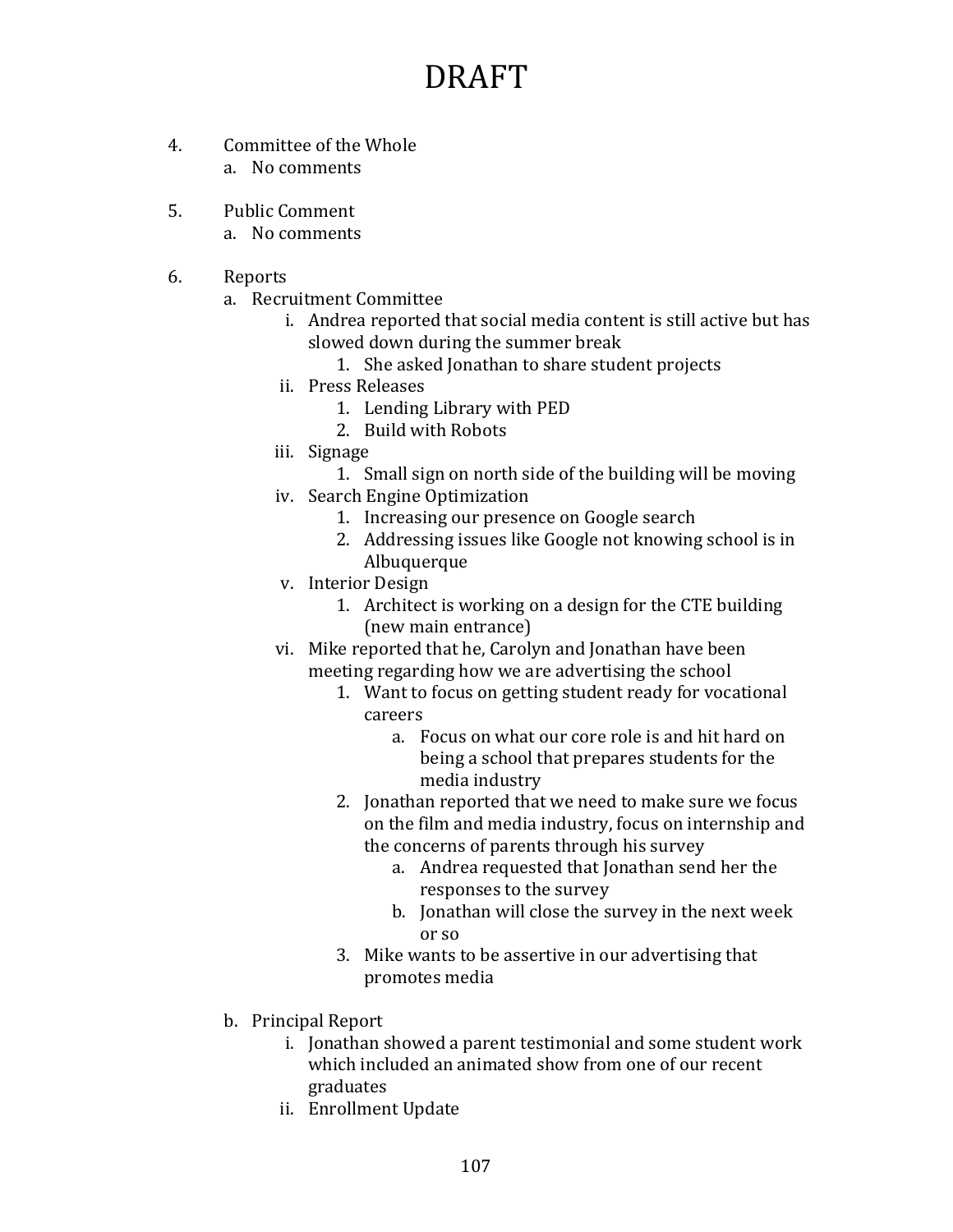- 1. 185 average for the year
- 2. 96% Attendance Rate
- 3. Graduation Rate is 92%
- iii. PEC Contract and Performance Framework
	- 1. How Successful were the Adult Actions?
		- a. NWEA Results return to pre-pandemic levels
		- b. NWEA Data for prep & planning
		- c. MLSS Goat Team KidTalks
		- d. NM DASH Progress Monitoring
		- e. Early Warning System to monitor students & strategies
		- f. Elevate NM Walkthroughs feedback & support, Domain 3B: Using Questioning and Discussion **Techniques**
		- g. Elevate NM Formal Observations feedback & support
		- h. National Honor Society and Term Grade Reports
	- 2. What Improvement Actions can be Made
		- a. Monitor student graduation progress
		- b. Equity training for theory into practice
		- c. Monitor subgroups on discipline referrals and NWEA results
			- i. Jonathan shared graphs on how our subgroups did on the NWEA
	- 3. How can Progress Be Maintained?
		- a. Monitor teacher & staff professional growth
		- b. Project-Based Learning and cross-curricular collaboration
		- c. Team Tiger charts interventions that are working
	- 4. Mission-Specific Goals
		- a. Career Pathways maintained at 100% i. Exceeded Goal
		- b. Internships maintained at 50% i. Did Not Meet Goal
		- c. Project-Based Learning presentations and exhibitions
		- d. Teachers Collaborate across subjects to incorporate media
		- e. Middle School utilizes Mixed-Grade Pedagogy and Media Literacy
		- f. Dual Credit and/ or Advanced Placement opportunities
		- g. Career-relevant Internships for eligible students
		- h. Community Media Outreach experiences
- iv. School Indicators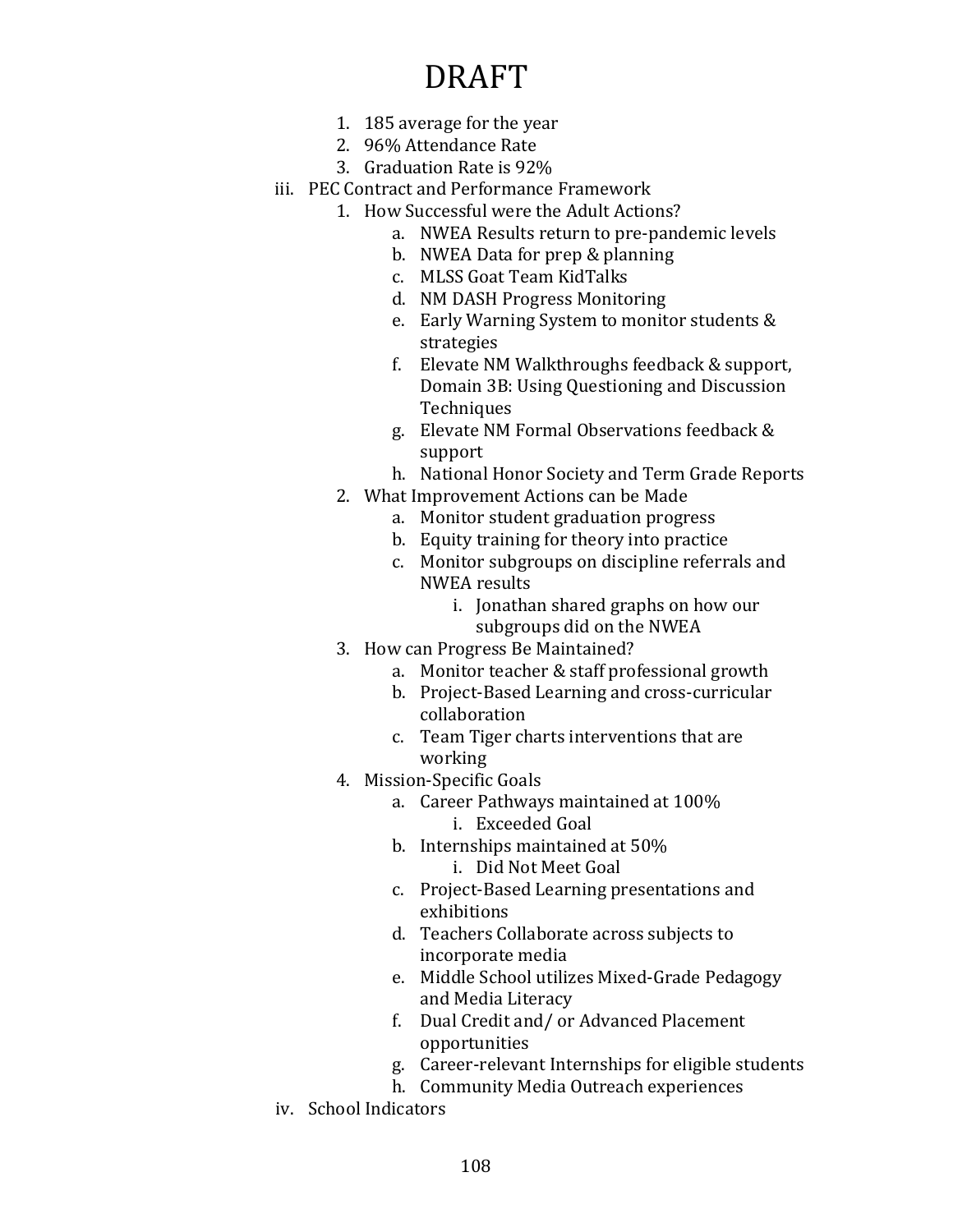- 1. Student-Focused
	- a. MLSS Goal Team KidTalks address Layer 1 Interventions
	- b. Freshmen Focus for Four-Year Cohort Graduation
	- c. Project-Based Learning with Collaborative Media
	- d. Universal Prep for Collaborative Planning & Prep
	- e. Student Voice and Choice in BIG IDEA Themes
	- f. Planning Mentorship Program for Socio-Emotional Awareness
	- g. Tutoring during the Instructional Day
	- h. Block Schedule with Cross-Curricular Sessions
- 2. Strong Community
	- a. Parent Advisory Council (PAC) and Town Hall Q&As
	- b. Equity Council focus on Representations of Race in Films
	- c. School A-ZOOMblies for Presentations of Learning
	- d. National Honor Society & Student Government Association
	- e. After-School Clubs and Lunch MathTalks & Appreciation Meals
	- f. Tiger Chats and Parent ZOOM Nights for SEL Support
	- g. AVID Program with Kindness Film Festival
	- h. Community Week Ahead of Classroom Info & Events
- 3. Student Achievement
	- a. Return of Science NWEA, Plan to Focus on Subgroup Results
	- b. Stress & Anxiety Management Club to Build Resiliency
	- c. College Visitations and Financial Aid Support
	- d. Career Pathways and Industry Partnerships
	- e. One-to-one Industry-level Laptops
	- f. Internships and Media Portfolios
	- g. Dual Credit at CNM, UNM and Institute for American Indian Art
	- h. Find Your Passion with State-of-the-Art Production Studios
- 4. Successes
	- a. 10 Rocky Mountain Emmy Awards
	- b. Over 20 Future Voices of NM Photography Awards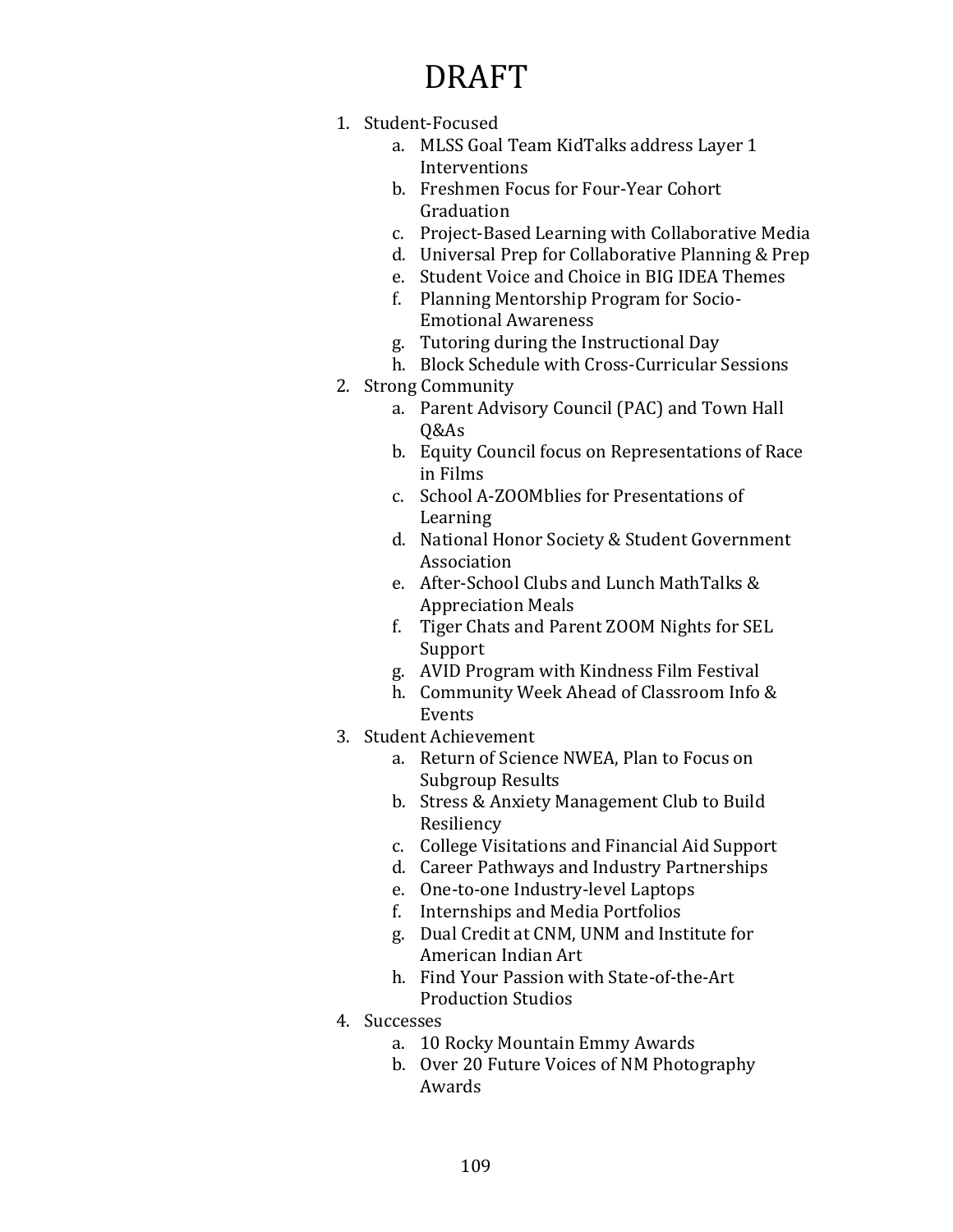- c. NWEA Reading Scores & NWEA Math Scores return to Pre-Pandemic Levels
- d. 97% Attendance Rate
- e. 100% of Seniors complete ONE Career Pathway
- f. 50% of Seniors complete ONE Internship
- g. 92% Graduation Rate of the Class of 2022 Cohort
- v. Administrative Review
	- 1. Communications Goal
		- a. Admin Google Calendar
		- b. Monthly Staff Meetings
		- c. PAC Meetings and Town Hall Q&A
		- d. Community & Admin Week Ahead
		- e. Parent & Student Handbook (COVID Responses)
		- f. NM Academy for the Media Arts Website
		- g. PAC Facebook Page
		- h. MACCS InstaGram Account
		- i. JDooley Twitter Account
	- 2. Community Relations Goal
		- a. Carroll Strategies campaigns
		- b. Albuquerque the Magazine advertisement
		- c. Legislative & lobbying information
		- d. Work with industry partners
		- e. Curriculum Night & Recruitment Open House
		- f. End-of-term school wide a-ZOOMblies
		- g. Annual Gala Awards
		- h. Albuquerque Film + Music Experience
		- i. International District Healthy Communities Coalition
		- j. Families United for Education
		- k. United Way, Mission: Graduate
		- l. Public Charter Schools of NM (The Coalition)
	- 3. Organizational Management Goal
		- a. ESSER Funds and Title I, II & IV
		- b. Legislative capital outlay
		- c. Teacher & staff collaboration Goggle Doc
		- d. Safe School Plan
		- e. Admin Team and Instructional Coaches meeting notes
		- f. School construction and improvements
	- 4. Values and Ethics
		- a. Employee Handbook (COVID Response)
		- b. Discipline subgroup stats and analysis
		- c. MLSS Goal Team KidTalks
		- d. Equity training, Representations of Race in Film
		- e. PD collaboration regarding at-risk students
		- f. SEL narrative & academic focus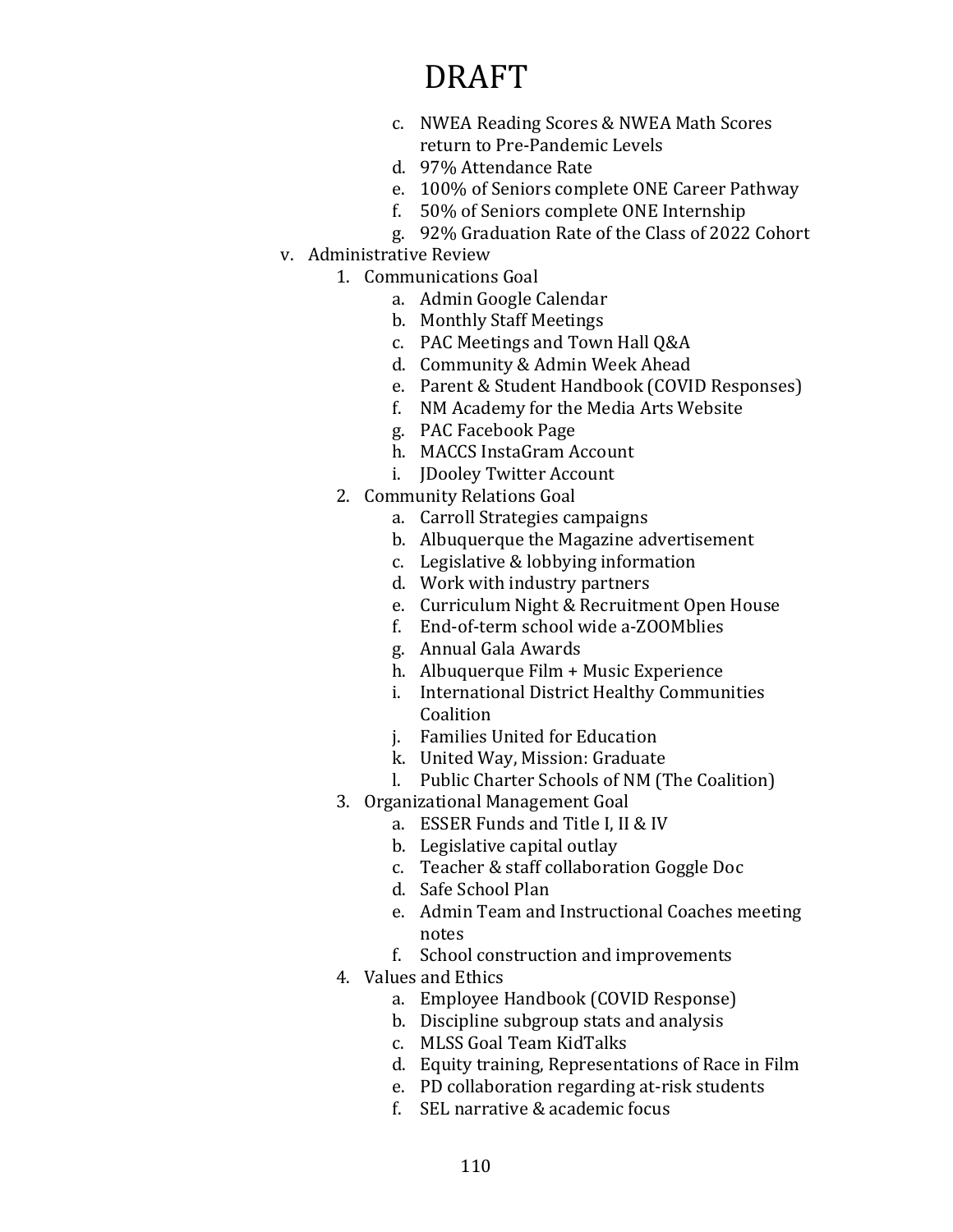- g. Monthly Tiger Chats for classroom support
- vi. Community Survey
	- 1. Jonathan shared graphs on:
		- a. Why do families choose Media Arts?
		- b. What do you like most about your experiences?
		- c. How can we fulfill your student's career goals?
	- 2. Mike raised a concern over the responses and would like to postpone the principal evaluation and contract executive session to a special meeting next week with that being the only items.
	- 3. Council questions/comments
		- a. Mike was greatly concerned about the answers of why families choose Media Arts?
			- i. Film  $(6\%)$  and Internships  $(6\%)$
			- ii. Mike stated it is unacceptable that these are not higher
		- b. Carolyn commented that all aspects of media need to be emphasized, not just flashy movies
		- c. Malinda was curios where Photography fit in and Jonathan replied visual arts
		- d. Mike wants to know where the school is missing the mark
			- i. It is hurting our sustainability and there are some very alarming trends
- vii. Plans for 2022-2023
	- 1. Project Based Learning
		- a. "Zombie Apocalypse," Survival Boot Camp
		- b. Learning Google & Basics, Handbook Policies, Project Planning, SEL – Team Building and Navigating Conflicts
		- c. Focusing on Differentiation and IEP Quick Guides:
			- i. Organizing Groups, Individualized PBL Plans, Scaffolding Lessons, Benchmarks & Milestones, Learning Style Inventory, Mentorship Program, Universal Design for Learning
		- d. Consistent Discipline Plans with Clear Procedures
		- e. Dystopian v. Utopian Societies
	- 2. Media Experiences
		- a. "Green Space," North of the North Portable
		- b. Scriptwriting and Digital Storytelling
		- c. Photography and Painted Murals
		- d. Constructing a horno made of Adobe Bricks
		- e. Arts Crawl as the End-of-Semester POLs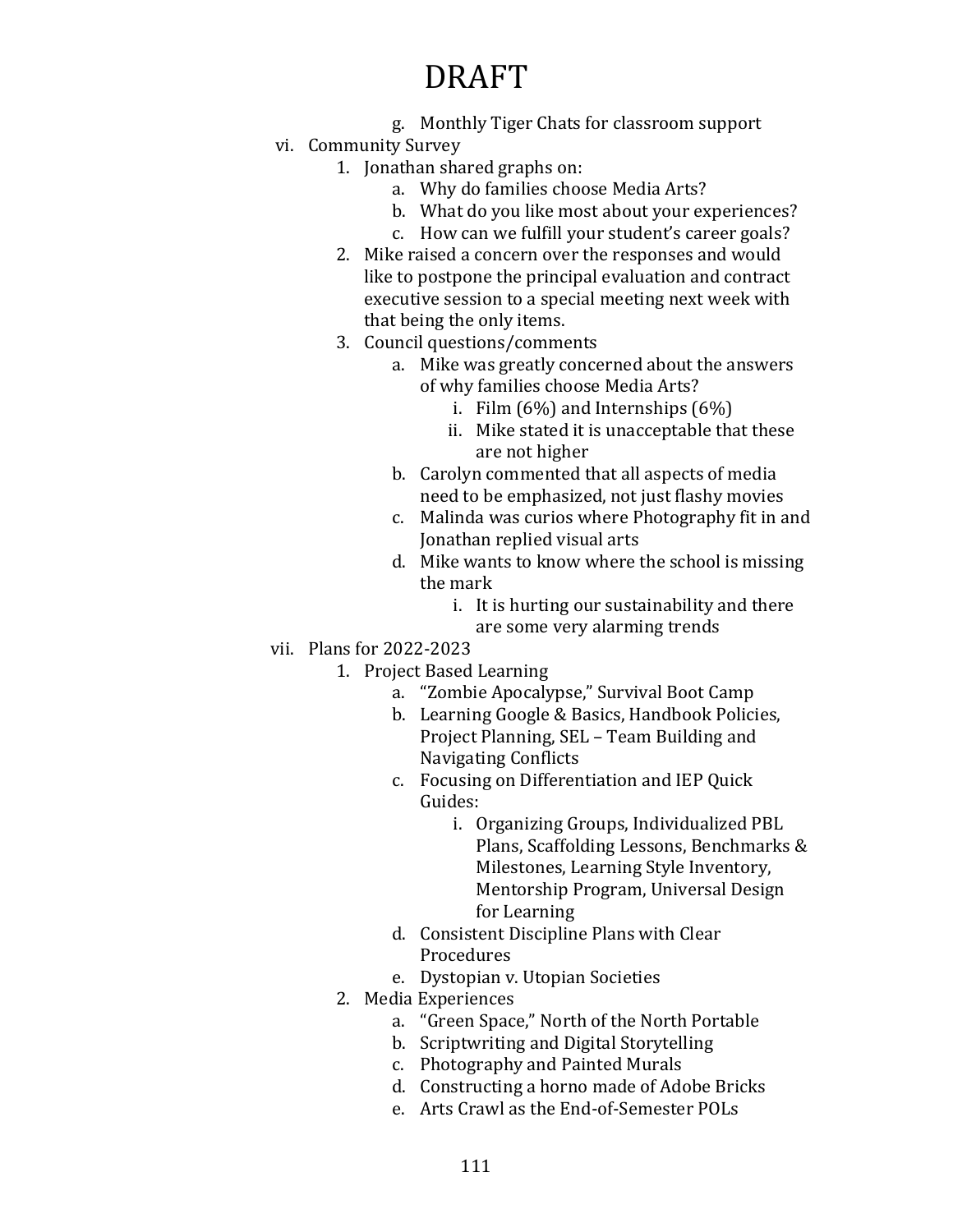- f. Filming Interviews and Creating Portraits
- g. Focus for each Grading Quarter:
- h. Q1 Me and My Community
- i. Q2 We and Our Community
- j. Pamelya Herndon, Legislation on Mental Wellness
- 3. 2022-2023 Admin Focus
	- a. Building community events to support kids & families
	- b. Pursuing media-oriented grants for program stability
	- c. Increasing internships with industry partners
	- d. Reorganizing the Foundation Board & PAC
	- e. Implementing portfolios as an assessment tool
	- f. Establishing studio production schedule
	- g. Promoting projects thru kid-driven social media
	- h. Developing school message for Search Engine **Optimization**
- 4. 2022-2023 Search Engine Optimization
	- a. How do parents FEEL about coming to Media Arts?
	- b. Google searches has increased 800% over 5 years
	- c. Opportunity Switch Showing consumer something that they initially were not searching
	- d. Begin "Building Our Message," crafted around parents
	- e. Optimizing thru press releases, BIG content pieces, weekly & monthly info – giving Google lots to read
	- f. Talking to a robot, working the machine
	- g. Start using Google Ads
- viii. Upcoming Events
	- 1. Lobbyist Luncheon June 17th
	- 2. Summer School June 6 July 22
	- 3. Building an Equity Bridge Conference June 27 & 28
	- 4. Staff Return August 2
	- 5. Students Return for Bootcamp August 5
	- ix. Questions from the Council
		- 1. It was requested that Jonathan email the council the charts from the community survey along with the NWEA data graphs
- c. Financial Report
	- i. Pat reported on the finances for May 2022
		- 1. Discussed various funds and their balances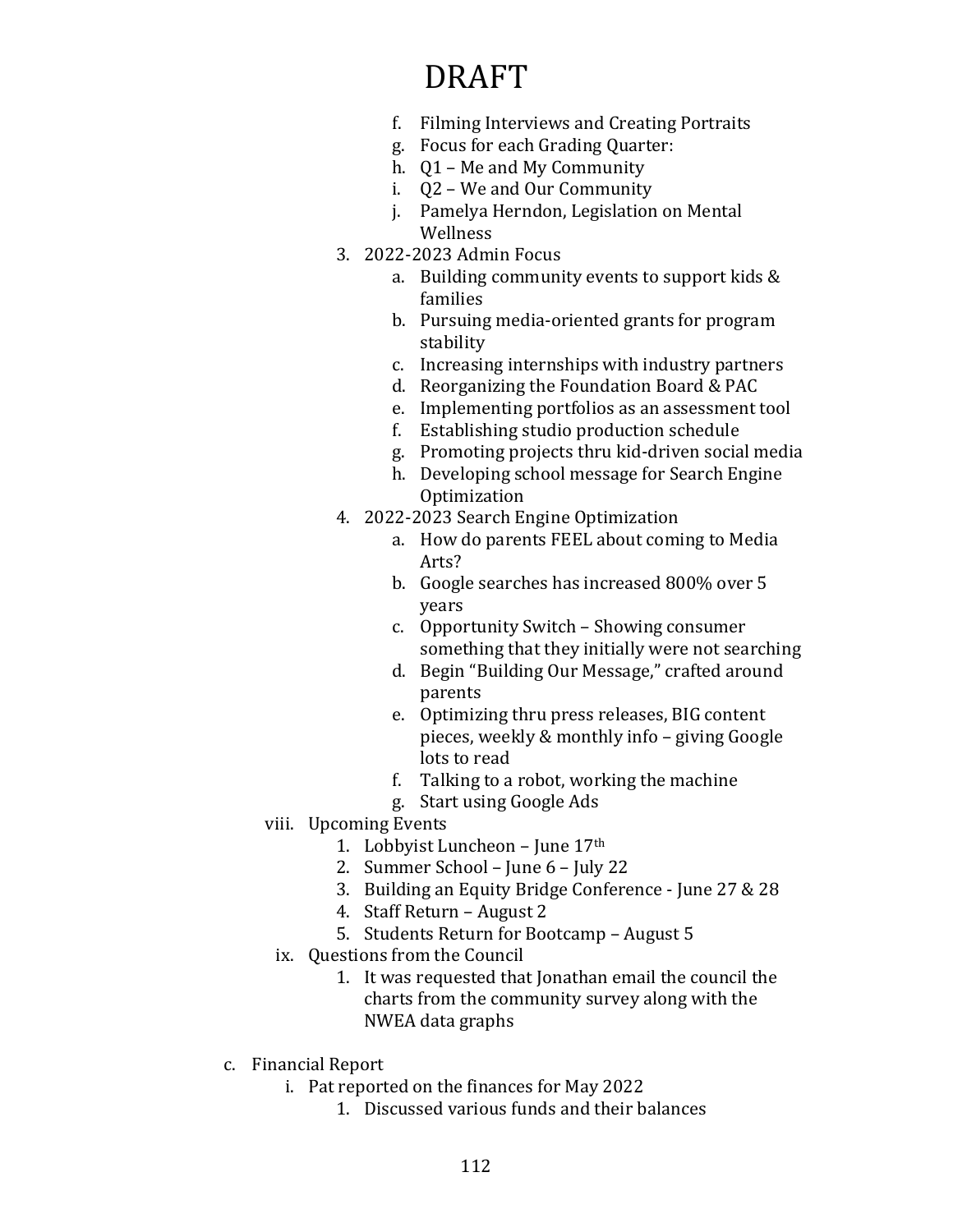- 2. Reviewed the disbursements and deposits for the month
- 3. There was \$230K of receipts and \$244K of expenditures
- ii. Presentation of Budget Adjustment Requests (BARs)
	- 1. Pat presented the following BARs
		- a. #51 Operational Increase
			- b. #52 Operational Increase
			- c. #53 Operational Decrease
			- d. #55 Food Service Carryover Increase
			- e. #56 Food Service Decrease
			- f. #57 Food Service Maintenance
			- g. #58 Student Government Carryover Decrease
			- h. #59 Student Government Increase
			- i. #60 Student Government Maintenance
			- j. #61 Title I Transfer
			- k. #62 IDEA-B Maintenance
			- l. #63 Title II Maintenance
			- m. #64 CARES Act Transfer
			- n. #65 SEL Grant Maintenance
			- o. #66 Air Quality Grant Maintenance
			- p. #67 HB-33 Carryover Increase
			- q. #68 HB-33 Maintenance
			- r. #69 SB-9 Carryover Decrease
			- s. #70 SB-9 Maintenance
			- t. #71 Operational Maintenance
			- u. #72 Operational Maintenance
		- v. #73 Operational Decrease
- iii. SY2023 Salary Schedule Revision
	- 1. Pat discussed a revision to the previously approved salary schedule
		- a. PED would like us to differentiate between a Bachelor's degree plus 45 hours and a Master's degree
			- i. New salary schedule makes a BA+45 to be \$10 less than a Master's
- iv. Sustainability Discussion
	- 1. Pat presented that with decreased enrollment and the increased costs of employees that the school, as it is currently structured, will be financially unsustainable in SY2024
	- 2. Pat showed graphs of where SEG funds go and what is left over for administration
	- 3. This needs to be solved for our charter renewal
		- a. CSD indicated that our sustainability and decreased enrollment will need to be addressed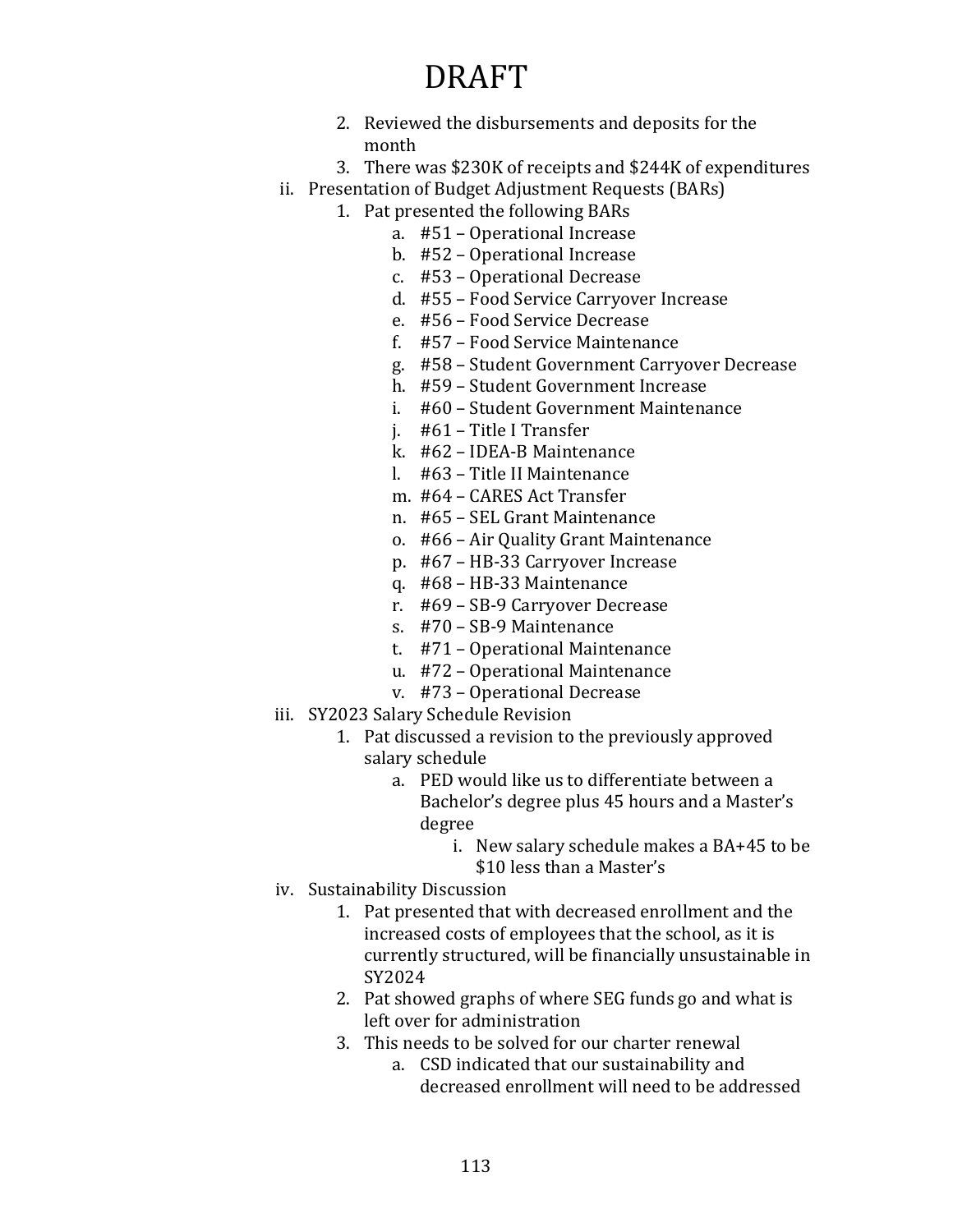- 4. Pat announced that he will be leaving the school this fall in late October/early November
- v. Approval of Financial Report
	- 1. Carolyn made a motion to approve the May 2022 financial report
	- 2. Channing seconded
	- 3. There was no discussion
	- 4. Roll Call Vote –Mike Trujillo "AYE"; Carolyn Carlson "AYE"; Malinda Menke "AYE"; Channing Concho "AYE"; Faith Toledo "AYE"
	- 5. Motion Passed 5-0 with one abstention
- 7. Executive Session was tabled by Mike with consensus from the council to have a special meeting next Tuesday, June 21 at 10am to discuss the principal evaluation and contract in more detail
- 8. Action Items
	- a. Approval of Budget Adjustment Requests (BARs)
		- i. Malinda made a motion to approve the presented BARs
			- 1. #51 Operational Increase
			- 2. #52 Operational Increase
			- 3. #53 Operational Decrease
			- 4. #55 Food Service Carryover Increase
			- 5. #56 Food Service Decrease
			- 6. #57 Food Service Maintenance
			- 7. #58 Student Government Carryover Decrease
			- 8. #59 Student Government Increase
			- 9. #60 Student Government Maintenance
			- 10. #61 Title I Transfer
			- 11. #62 IDEA-B Maintenance
			- 12. #63 Title II Maintenance
			- 13. #64 CARES Act Transfer
			- 14. #65 SEL Grant Maintenance
			- 15. #66 Air Quality Grant Maintenance
			- 16. #67 HB-33 Carryover Increase
			- 17. #68 HB-33 Maintenance
			- 18. #69 SB-9 Carryover Decrease
			- 19. #70 SB-9 Maintenance
			- 20. #71 Operational Maintenance
			- 21. #72 Operational Maintenance
			- 22. #73 Operational Decrease
		- ii. Channing seconded the motion
		- iii. There was no discussion
		- iv. Roll Call Vote –Mike Trujillo "AYE"; Carolyn Carlson "AYE"; Malinda Menke "AYE"; Channing Concho "AYE"; Faith Toledo "AYE"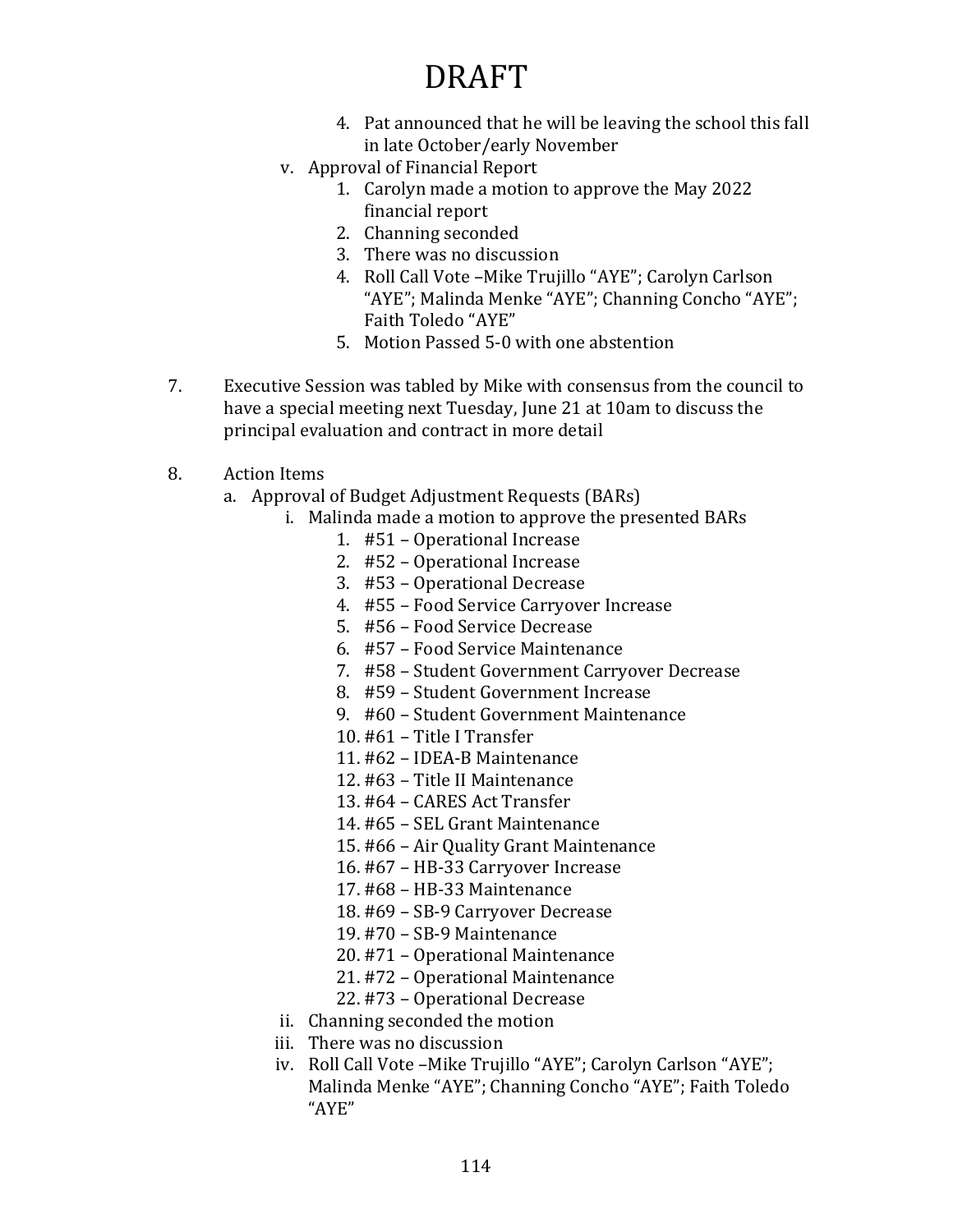- v. Motion Passed 5-0
- b. Approval of SY2023 IDEA-B Application
	- i. Channing made a motion to approve the proposed SY2023 IDEA-B Application
	- ii. Malinda seconded
	- iii. There was no discussion
	- iv. Roll Call Vote –Mike Trujillo "AYE"; Carolyn Carlson "AYE"; Malinda Menke "AYE"; Channing Concho "AYE"; Faith Toledo "AYE"
	- v. Motion Passed 5-0
- c. Approval of Revised SY2023 Salary Schedule
	- i. Malinda made a motion to approve the revised SY2023 Salary Schedule
	- ii. Channing seconded
	- iii. There was no discussion
	- iv. Roll Call Vote –Mike Trujillo "AYE"; Carolyn Carlson "AYE"; Malinda Menke "AYE"; Channing Concho "AYE"; Faith Toledo "AYE"
	- v. Motion Passed 5-0
- d. Creation of Sustainability Committee
	- i. Mike tabled this item for now
		- 1. Would like to create a  $\Box$ , Retention/Recruitment and Media Committees
		- 2. Mike will contact council members to discuss which committees they want to serve on
- e. Approval of SY2022 Principal Evaluation
	- i. Mike tabled this item
	- ii. To be discussed and acted upon at the special meeting on Tuesday, June 21st
- f. Approval of SY2023 Principal Contract
	- i. Mike tabled this item
	- ii. To be discussed and acted upon at the special meeting on Tuesday, June 21st
- g. Approval of Construction Expenses
	- i. Standing Item not needed
- 9. Old Business
	- a. Council Training Update
		- i. Carolyn and Faith have completed all eight hours
		- ii. Malinda and Channing are in the process of taking the ondemand classes
		- iii. Mike has yet to register for training
- 10. New Business
	- a. None presented